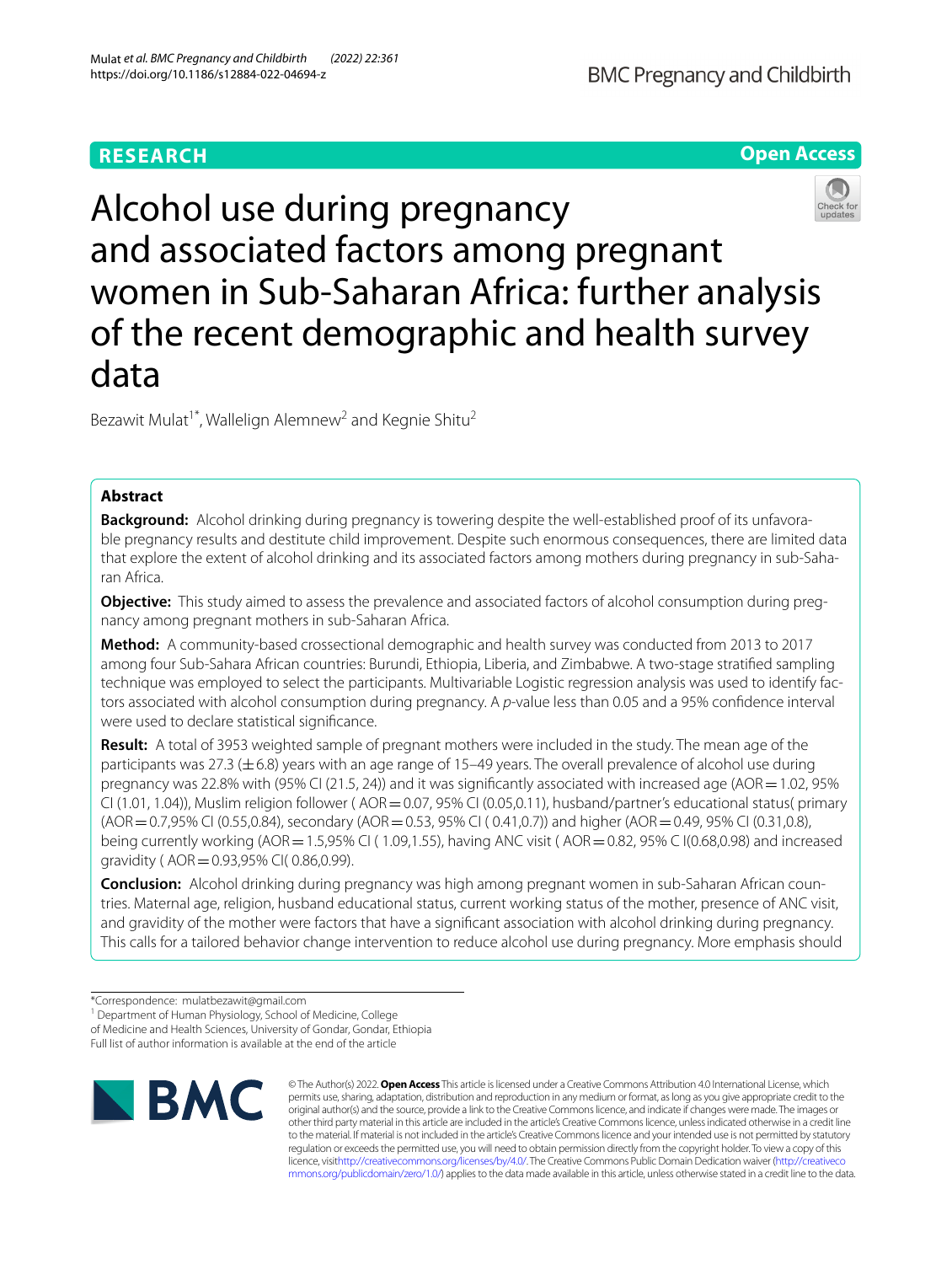also be given to pregnant women with no ANC visit, lower gravidity, and an illiterate husband, currently working and Christianity followers.

**Keywords:** Alcohol drinking, Pregnancy, Sub-Saharan Africa

# **Background**

Alcohol is a psychotropic agent that can have acute and chronic impacts on brain functions [[1](#page-7-0)]. According to a study conducted in the American region, alcohol use continues to be a signifcant impediment to the achievement of Sustainable Development Goal 3.5 [\[2](#page-7-1)]. Alcohol consumption during pregnancy is a signifcant public health problem. It has several negative efects on maternal and fetal health [[3\]](#page-7-2). To begin with, alcohol crosses the placenta quickly, with fetal blood alcohol levels surpassing maternal levels within 2 h of maternal admission, afecting fetal development immediately [\[4](#page-7-3)]. Second, alcohol consumption during pregnancy may have an indirect effect on fetal development by altering the mother-fetus hormonal connections [[5\]](#page-7-4). According to a World Health Organization research on alcohol use, there is no safe level of alcohol consumption during pregnancy. Furthermore, it states that alcohol is the most prevalent teratogen and dangerous chemical and that there is no safe period or amount of alcohol to consume during pregnancy [\[6](#page-7-5)]. On the report of the World Health Organization (WHO), sub-Saharan Africa (SSA) has one of the highest per-capita rates of alcohol consumption in the world, implying a high prevalence of Fetal Alcohol Spectrum Disorder (FASD) in the region [[6,](#page-7-5) [7](#page-7-6)]. Drinking alcohol is known to cause preventable cognitive impairment in both the child and the mother  $[8, 9]$  $[8, 9]$  $[8, 9]$ . One of the few preventable and modifable risk factors for poor pregnancy and birth outcomes is alcohol consumption during pregnancy [[10\]](#page-7-9). Miscarriage, stillbirth, early birth, congenital abnormalities, intrauterine growth retarda-tion, and low birth weight are all possible side effects [\[11](#page-7-10)]. FASD is the most serious condition caused by excessive alcohol drinking during pregnancy [[12\]](#page-7-11). FASD is a catchall name for a variety of negative consequences on the developing baby caused by alcohol consumption during pregnancy [\[13](#page-7-12)]. It includes atypical facial features known as the philtrum, a small head circumference, lower than usual height, low body weight, poor coordination, and Attention Deficit Hyperactivity Disorder (ADHD) [\[14](#page-7-13)].

As stated by a paper published in the Lancet Global Health, the global prevalence of alcohol consumption during pregnancy and the occurrence of fetal alcohol spectrum disease is 9.8% and 14.6 cases per 10,000 people, respectively [\[15](#page-7-14)].

Women in Chad, Namibia, Uganda, and Ethiopia are the world's biggest alcohol drinkers, consuming 17.7 to 24.5 L of pure alcohol per capita per year  $[16]$  $[16]$ . The prevalence of alcohol drinking during pregnancy varies from 2.5% [[15](#page-7-14)] to 59.28% [[17\]](#page-7-16), according to researchers conducted in Sub-Saharan African nations. Self-reported alcohol use during pregnancy was found to be 18.5 percent in a study done in Burkina Faso [[18](#page-7-17)]. Unplanned pregnancy [\[19](#page-7-18)], a lack of awareness about the efects of alcohol consumption [\[20](#page-7-19)], having partners and friends consume alcohol [\[21\]](#page-7-20), health-related problems such as depression [\[22](#page-7-21)] and unemployment [[19\]](#page-7-18) are the main factors for alcohol consumption during pregnancy in Sub-Saharan Africa.

Even though alcohol drinking during pregnancy is harmful to both the child and the mother's health, there is a scarcity of evidence in Sub-Saharan Africa. As a result, the goal of this study is to determine the overall prevalence of alcohol intake among pregnant women in Sub-Saharan Africa, as well as its associated characteristics. In addition, the current study is thought to provide crucial evidence for policymakers and program implementers in SSA to avoid alcohol use during pregnancy. Can be utilized as input to strengthen stakeholder and clinical practitioners' efforts to raise awareness among pregnant women about their health outcomes in both the short and long term.

# **Methods**

# **Data source**

This study was based on the most recent Demographic Health Survey (DHS) data from four sub-Saharan African countries: Burundi in 2016–2017, Ethiopia, in 2016, Liberia in 2013, and Zimbabwe in 2015. A total of 33 Demographic and Health Surveys (DHSs) was conducted in SSA from 2010 to 2018. Of these only nine countries were measured alcohol use during pregnancy. However, only four of the nine countries measure alcohol intake during pregnancy in the same way: alcohol intake in the past one month. Therefore, only these four countries were included in the fnal analysis of the present study, while five of the countries were excluded since they had measured the outcome of interest with no clear/diferent time frame. Each country's DHS follows the same execution procedure. A two-stage stratifed sampling procedure was used to select study participants in the DHS survey. Initially, Enumerations Areas (EAs) were selected based on the sampling frame of each respective country. In the second stage, a sample of households was selected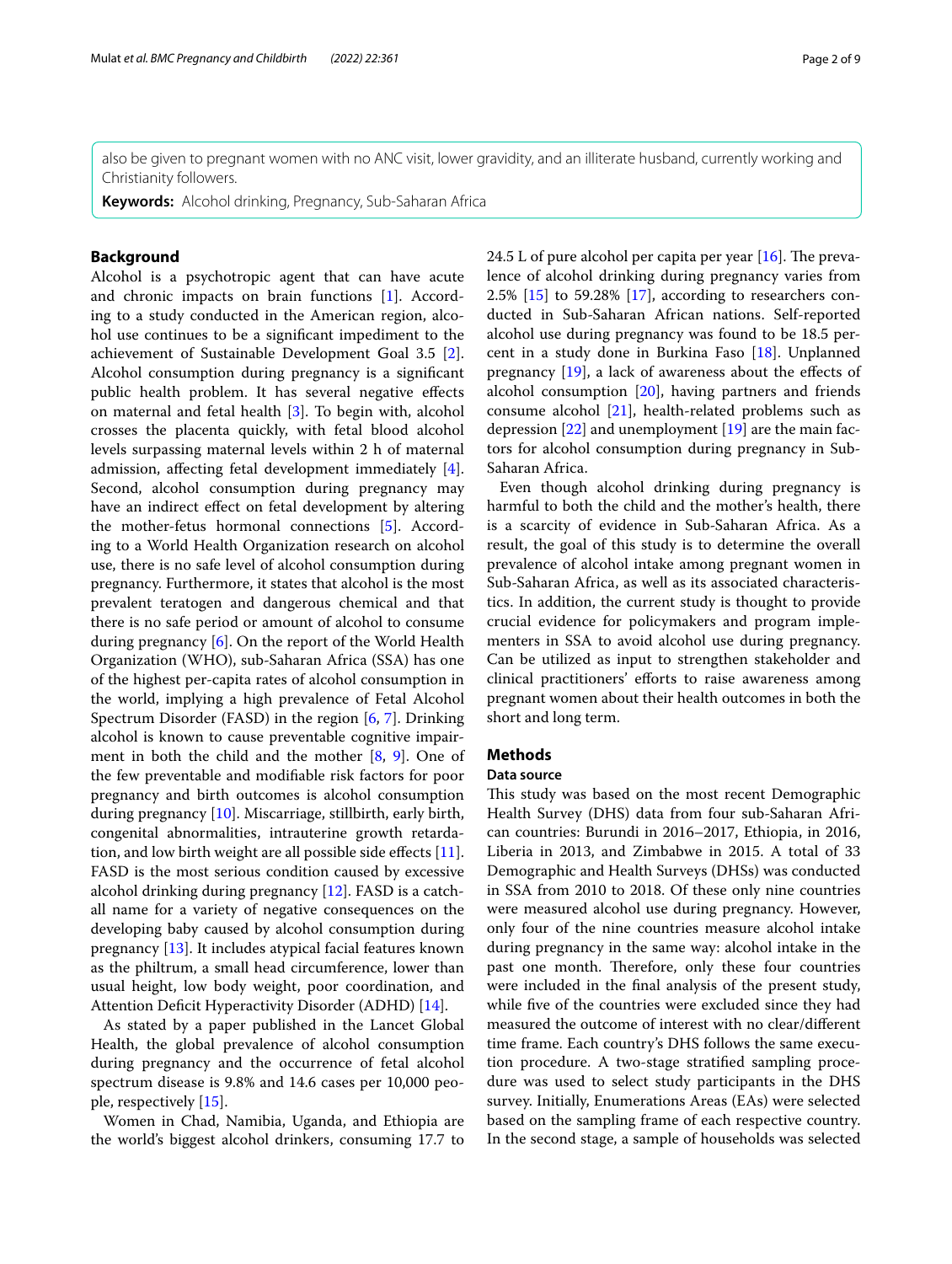from each EAs. The detailed sampling procedure used by DHS has been documented elsewhere [[23\]](#page-7-22). Individual records data set (IR fle) were used for this study amongst the five DHS datasets. This data set (IR file) is consist of information collected from all eligible women aged 15–49 years. However, this study was limited to women who were pregnant during the survey. Given this, a total weighted sample of 3,953 current pregnant women aged 15–49 years was included in the study from four sub-Sahara African countries (Fig. [1\)](#page-2-0).

# **Study variables**

### **Dependent variable**

The outcome variable of this study was alcohol drinking during pregnancy among pregnant mothers in sub-Saharan Africa. The variable was dichotomized into  $1 =$  "drink" alcohol during pregnancy" and  $0=$  "didn't drink alcohol during pregnancy".

# **Independent variables**

In this study, the independent variables included: sociodemographic factors **(**age, religion, residence, marital status, educational status of the mother, educational status of husband/partner, and current working (employment) status, and obstetric factors**:** complications during previous pregnancies (terminated pregnancy), pregnancy plan, and gravidity (number of pregnancy).

# **Operational defnitions**

### *Alcohol drinking during pregnancy*

This was defined as consumption of any alcohol-containing drink during pregnancy. It was assessed by asking pregnant mothers whether they took alcohol in the past month.

# *Household wealth quintile*

The wealth index was divided into quintiles: poorest, poor, middle, rich, and richest. Principal component analysis were used to arrive at these results (PCA). By combining the lower two (poorest and poor) quantiles with the top two (richest and rich) quantiles, this variable was further divided into three categories (Poor, Medium, and rich) [\[24](#page-7-23)].

# *Media exposure*

This variable was computed from the frequency of exposure to the two commonest mass media routes (radio and television). In this study exposure to magazines/newspapers was excluded because little  $(<5\%)$  women were exposed to this channel. The variable was categorized into two parts: no exposure to media and had exposure to media.

# **Data processing and analysis**

Individual records (IR) fles were used to extract data, which was then coded and transformed using STATA version 14 statistical software. To account for the

<span id="page-2-0"></span>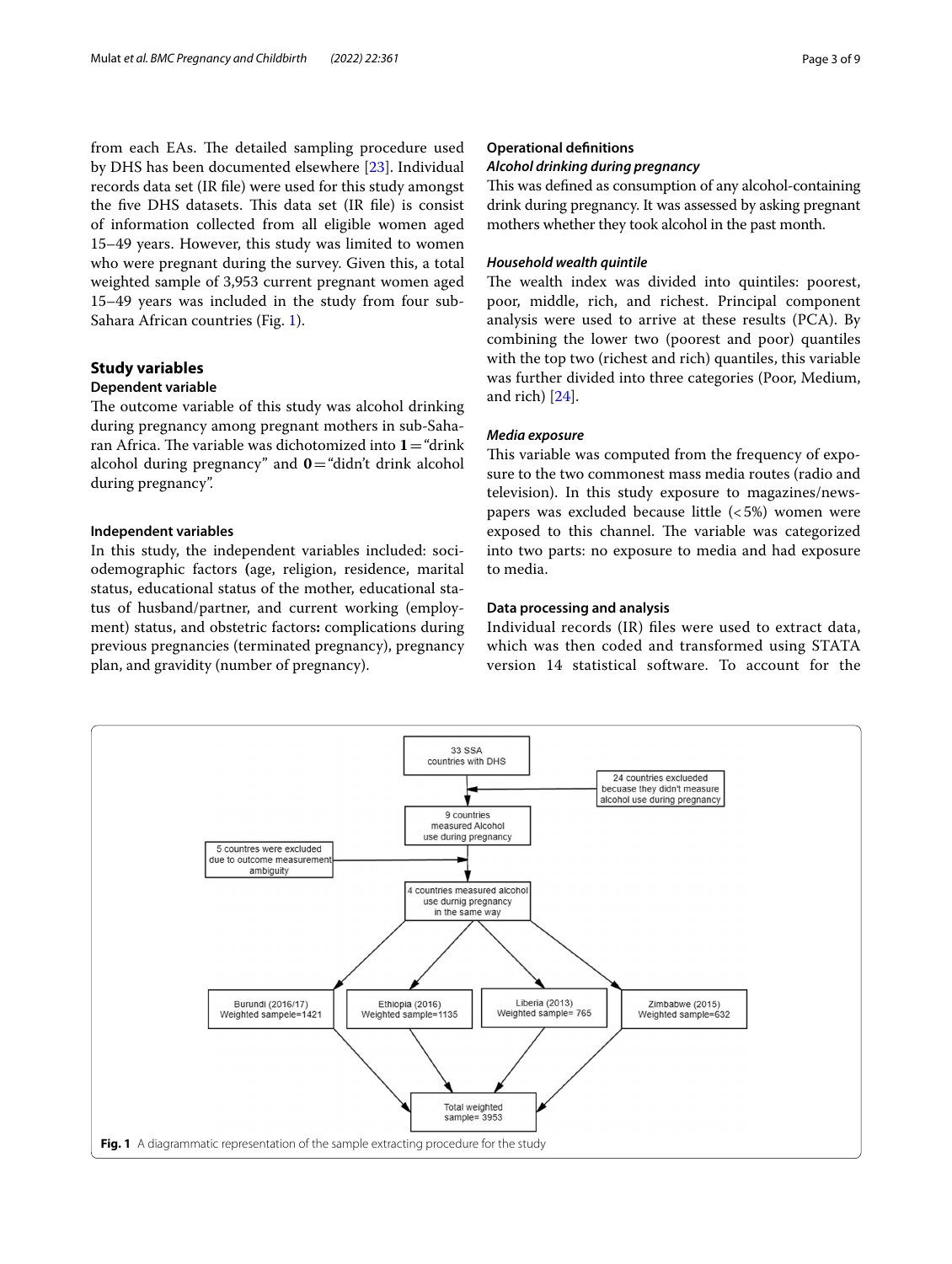diferential chance of selection and non-response in the original survey, weighted samples were employed for analysis. The presence of statistical significance was determined using multivariable logistic regression analysis. It was ftted after the model's ftness was evaluated using the Hosmer and Lemeshow goodness of fit test. The variance inflation factor (VIF) was also used to analyze multicollinearity across the explanatory components, and it was found to be within acceptable limits. A *p*-value less than 0.05 is used to evaluate the presence of a meaningful efect or relationship of independent factors with the outcome variable.

# **Result**

A total of 3953 pregnant mothers were included in the study. The mean age of the participants was 27.3 ( $\pm$  6.8) years with an age range of  $15-49$  years. The majority (67.9%) of the mothers were Christians and more than half of them (71%) were married and 2938 (75%) were from a rural area. Concerning the reproductive history, about 90.2% (3565) had wanted pregnancy, and (55.7%) of pregnant mothers have ANC visits (Table [1](#page-3-0)).

# **Alcohol use during pregnancy**

In this study, the overall prevalence of alcohol drinking during pregnancy was 22.8% with (95% CI (21.5, 24)). Without taking into account population weighting, the prevalence of alcohol drinking during pregnancy for all four countries was 21.7%. The prevalence of alcohol consumption among pregnant mothers was high in Burundi (32.4%) and low in Zimbabwe (3%%) (Fig. [2](#page-4-0)).

The proportion of alcohol drinking was higher among mothers who are residents of rural areas which is 24% as compared to urban resident mothers (18%). Moreover,

<span id="page-3-0"></span>**Table 1** Sociodemographic and obstetric characteristics of pregnant women in sub-Saharan African countries (*n*=3,953)

| Variable                                  | Category              | Frequency | Percent |
|-------------------------------------------|-----------------------|-----------|---------|
| Age (in years)                            | $15 - 24$             | 1445      | 36.6    |
|                                           | $25 - 34$             | 1861      | 47.0    |
|                                           | $35 - 49$             | 647       | 16.4    |
| Marital status                            | Single                | 1145      | 29.0    |
|                                           | Married               | 2808      | 71.0    |
| Residence                                 | Rural                 | 3039      | 77.0    |
|                                           | Urban                 | 914       | 23.0    |
| Educational status of respondents         | No formal education   | 1509      | 38.2    |
|                                           | Primary               | 1487      | 37.6    |
|                                           | Secondary             | 850       | 21.5    |
|                                           | Higher                | 107       | 2.7     |
| Educational status of the husband/partner | No formal education   | 1097      | 28.0    |
|                                           | Primary               | 1349      | 34.0    |
|                                           | Secondary             | 964       | 24.3    |
|                                           | Higher                | 179       | 4.5     |
|                                           | Don't know            | 364       | 9.2     |
| Wealth index                              | Poor                  | 1706      | 43.0    |
|                                           | Medium                | 785       | 20.0    |
|                                           | Rich                  | 1462      | 37.0    |
| Current working status                    | Currently working     | 2099      | 53.1    |
|                                           | Currently not working | 1854      | 46.9    |
| Mass media exposure                       | Have exposure         | 1251      | 31.7    |
|                                           | Haven't exposure      | 2702      | 68.3    |
| Current pregnancy wanted                  | Wanted                | 3565      | 90.2    |
|                                           | Unwanted              | 388       | 9.8     |
| Gravidity <sup>c</sup>                    | $3(2-5)^{a}$          |           |         |
| Have ANC visit                            | Yes                   | 2201      | 55.7    |
|                                           | <b>No</b>             | 1752      | 44.3    |
| Ever had terminated pregnancy             | Yes                   | 625       | 15.8    |
|                                           | <b>No</b>             | 3328      | 84.2    |

Key: <sup>a</sup>(median with interquartile range)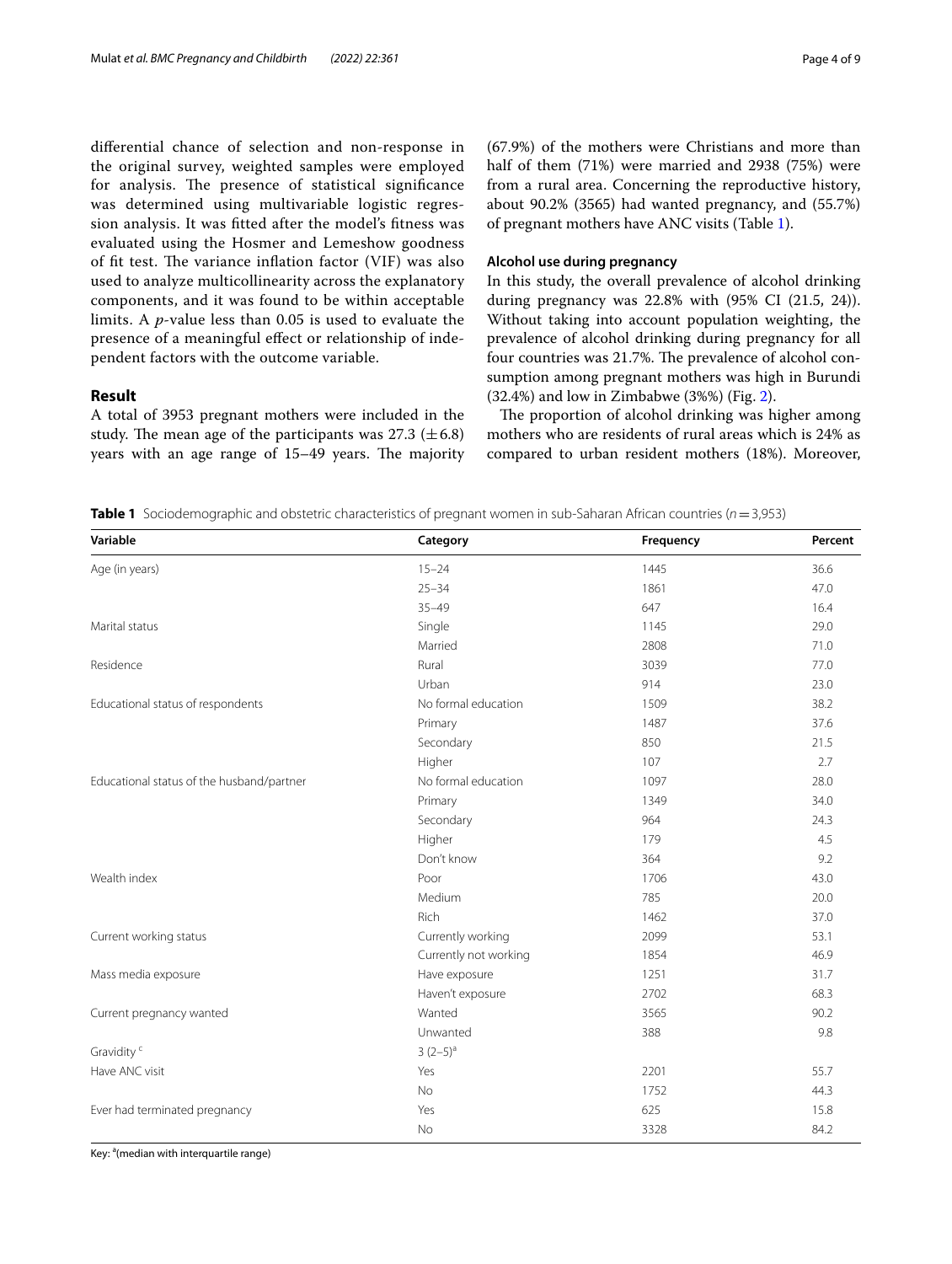

<span id="page-4-0"></span>the proportion of mothers who drink alcohol during pregnancy is higher among older age groups (35–49) years. Additionally, the proportion of alcohol drinking is higher (27.4%) among mothers who hadn't formal educational attainment as compared to mothers who were taking part in formal education. In addition to the aforementioned factors, the proportion of pregnant mothers who drank alcohol was higher among single mothers as compared to married ones.

### **Factors associated with alcohol drinking during pregnancy**

Based on the output of multivariable binary logistic regression analysis the following explanatory variables had a statistically signifcant association with alcohol drinking during pregnancy: increased age  $(AOR=1.02,$ 95% CI (1.01, 1.04)), being Muslim religion follower (AOR=0.07, 95% CI (0.05, 0.11)), Husband education (husbands who attended primary educational level (AOR=0.7,95% CI (0.55, 0.84), have secondary level educational status  $(AOR=0.53, 95\% \text{ CI } (0.41,$ 0.7)), husbands who attended higher educational levels  $(AOR = 0.49, 95\% \text{ CI } (0.31, 0.8)$ . Plus to the above factors being currently working  $(AOR = 1.3, 95\% \text{ CI } (1.08, 1.55)),$ gravidity ( $AOR = 0.92$ , 95% CI (0.87, 0.99), and having ANC visit (AOR=0.52, 95% CI (0.68, 0.98) were signifcantly associated with mothers alcohol drinking during pregnancy.

The odds of drinking alcohol during pregnancy was increased by 2% as the age of the mother increased by a year. The odds of drinking alcohol during pregnancy were 97% lower among Muslim pregnant mothers as compared to Christian pregnant mothers. Moreover, having a husband with primary, secondary, and higher education levels decreased the odds of drinking alcohol during

pregnancy by 30%, 47%, and 51% respectively when compared to pregnant mothers having an illiterate husband. (Table [2\)](#page-5-0)

### **Discussion**

This study assessed the prevalence and associated factors of alcohol drinking during pregnancy among pregnant women in sub-Saharan Africa by analyzing the recent DHS data of the eligible 4 countries in the region. The overall prevalence of alcohol drinking during pregnancy is 22.8 with 95% CI (21.5, 24). Increased age, being a Muslim religion follower, husband/partener educational level, a woman's current working status, having ANC visits, and gravidity of a pregnant woman were factors that were signifcantly associated with pregnant mothers alcohol drinking.

The result of the present study is in line with the study conducted in Northern Uganda  $(23.6%)$   $[25]$  $[25]$ . The possible explanation for this alignment might be the presence of similar socio-demographic characteristics of the respondents. However, the result of the present study is lower than a study conducted in the UK (28.5%), Russia (26.5%)  $[26]$  $[26]$ , and Nigeria(59.29%)  $[17]$  $[17]$ . The possible explanation for the disparity is that media exposure infuences social norms about alcohol through advertising, product placements, and stories in a variety of sources, including movies, television, social media, and other forms of entertainment in Western nations [[27](#page-7-26)]. Furthermore, because Nigeria has few alcohol-related policies, ignorance, societal tolerance, and unlimited access to free alcoholic beverages, the prevalence of alcohol consumption among pregnant women in those countries may be higher [\[17](#page-7-16), [28\]](#page-7-27). On the other hand, the result of the current study is higher than contemporary meta-analysis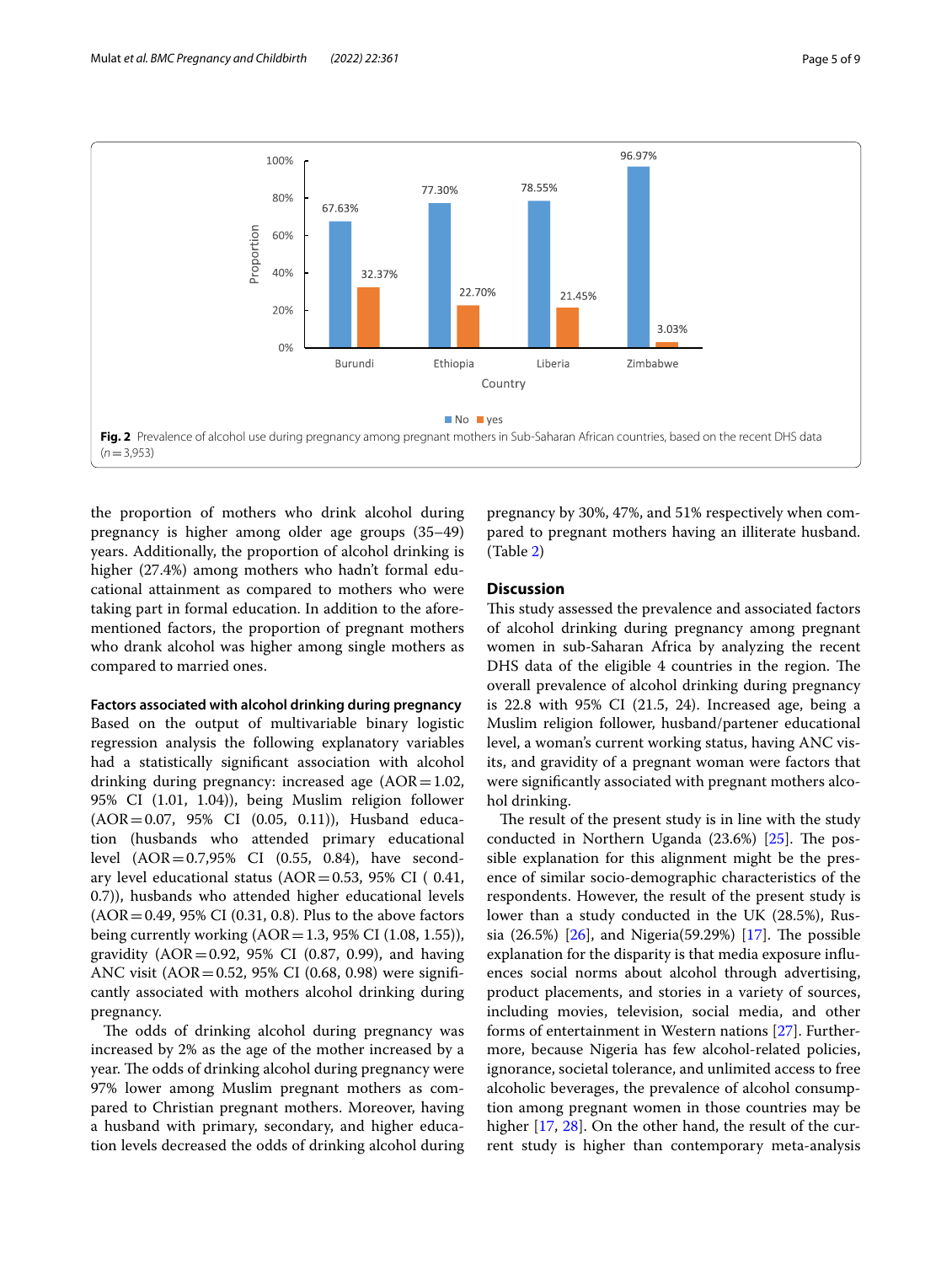| Variable                      | Alcohol drinking during pregnancy |                 | $p$ - value | <b>AOR</b>       |
|-------------------------------|-----------------------------------|-----------------|-------------|------------------|
|                               | Yes ( $n = 901$ )                 | $No(n=3,052)$   |             |                  |
|                               | Frequency (%)                     | Frequency (%)   |             |                  |
| Aqe <sup>a</sup>              | $28(23-33)^{b}$                   | $26(22-32)^{b}$ | 0.014       | 1.02(1.05,1.04)  |
| Marital status                |                                   |                 |             |                  |
| Single                        | 294(25.7%)                        | 851(74.3%)      |             | $\mathbf{1}$     |
| Married                       | 606(21.6%)                        | 2201(78.4%)     | 0.49        | 1.08(0.9, 1.3)   |
| Residence                     |                                   |                 |             |                  |
| Urban                         | 167(18.3%)                        | 747(81.7%)      |             | $\mathbf{1}$     |
| Rural                         | 734(24%)                          | 2305(76%)       | 0.19        | 1.17(0.92, 1.5)  |
| Religion                      |                                   |                 |             |                  |
| Christian                     | 848(30.5%)                        | 1935(69.5%)     |             | $\mathbf{1}$     |
| Muslim                        | 22(3%)                            | 694(97%)        | 0.00        | 0.07(0.05, 0.11) |
| Other                         | 31(6.8%)                          | 423(93.2%)      | 0.00        | 0.24(0.16, 0.35) |
| Mothers educational level     |                                   |                 |             |                  |
| No formal education           | 414(27%)                          | 1,095(73%)      |             | $\mathbf{1}$     |
| Primary                       | 354(23.8%)                        | 1,133(76.2%)    | 0.49        | 1.07(0.9, 1.3)   |
| Secondary                     | 116(13.7%)                        | 733(86.3%)      | 0.62        | 0.92(0.69, 1.24) |
| Higher                        | 17(15.8%)                         | 90(84.2%)       | 0.91        | 1.03(0.57, 1.9)  |
| Current working status        |                                   |                 |             |                  |
| Currently working             | 581(28%)                          | 1519(72%)       | 0.004       | 1.3(1.09, 1.55)  |
| Currently not working         | 320(17.3%)                        | 1533(82.7%)     |             | 1                |
| Husband education             |                                   |                 |             |                  |
| No formal education           | 336(30.6%)                        | 761(69.4%)      |             | $\mathbf{1}$     |
| Primary education             | 305(22.6%)                        | 1,044(77.4%)    | 0.00        | 0.7(0.55, 0.84)  |
| Secondary education           | 136(14%)                          | 828(86%)        | 0.00        | 0.53(0.41, 0.69) |
| Higher                        | 31(17%)                           | 149(83%)        | 0.006       | 0.5(0.3, 0.82)   |
| Don't know                    | 93(25.6%)                         | 271(74.4%)      | 0.03        | 0.68(0.47, 0.97) |
| Wealth index                  |                                   |                 |             |                  |
| Poor                          | 403(23.6%)                        | 1302(76.4%)     |             | $\mathbf{1}$     |
| Medium                        | 191(24.3%)                        | 595(75.7%)      | 0.32        | 1.1(0.9, 1.4)    |
| Rich                          | 307(21%)                          | 1155(79%)       | 0.62        | 1.06(0.85, 1.3)  |
| Media exposure                |                                   |                 |             |                  |
| Exposed                       | 666(24.7%)                        | 2036(75.3%)     | 0.85        | 0.98(0.8, 1.2)   |
| Non exposed                   | 235(19%)                          | 1016(81%)       |             | 1                |
| Current pregnancy             |                                   |                 |             |                  |
| Wanted                        | 804(22.6)%                        | 2761(77.5%)     | 0.75        | 0.95(0.7, 1.3)   |
| Unwanted                      | 97(25%)                           | 291(75%)        |             | 1                |
| Have ANC visits               |                                   |                 |             |                  |
| Yes                           | 527(24%)                          | 1674(76%)       | 0.03        | 0.82(0.68, 0.98) |
| No                            | 373(21.3%)                        | 1378(78.7%)     |             | 1                |
| Ever had terminated pregnancy |                                   |                 |             |                  |
| Yes                           | 165(26.5%)                        | 460(73.5%)      | 0.17        | 1.17(0.93, 1.5)  |
| No                            | 735(22.1%)                        | 2592(77.9%)     |             | 1                |
| Gravidity <sup>a</sup>        | $3(2-5)^{c}$                      | $3(2-5)^{c}$    | 0.03        | 0.93(0.86, 0.99) |

<span id="page-5-0"></span>**Table 2** Factors associated with alcohol use during pregnancy among pregnant mothers in sub-Saharan African countries, (*n* = 3,953)

Key: <sup>a</sup>( continuous), <sup>b</sup>(mean with standard deviation, <sup>c</sup>( Median with interquartile range)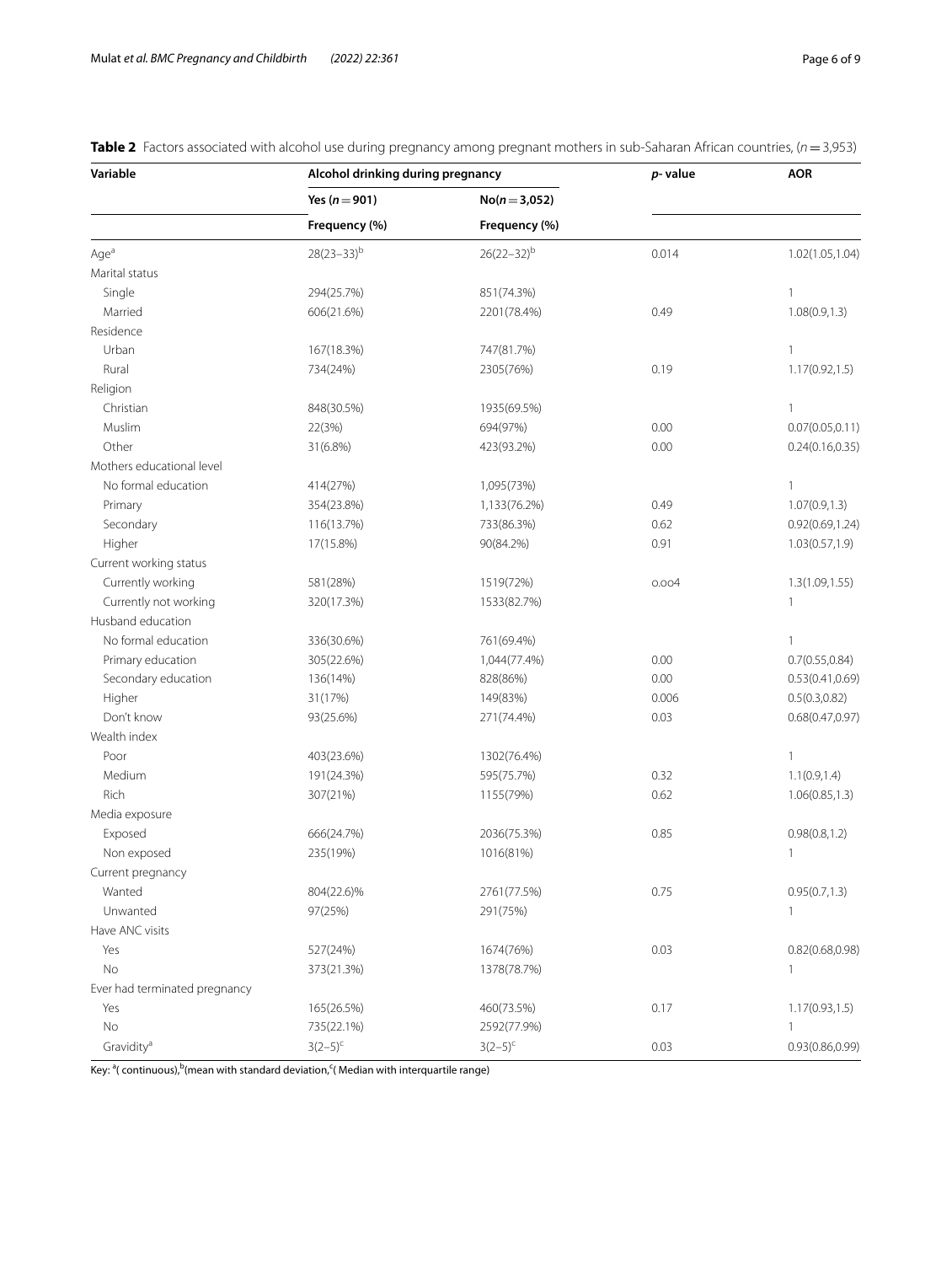in sub-Saharan Africa (20.8%) [[29\]](#page-7-28), the World Health Organization Africa region (18.5% [\[16](#page-7-15)], Korea (16.4%) [[30\]](#page-7-29), and Burkina Faso  $(18.5%)$  [\[18](#page-7-17)]. The disparity could be attributed to diferences in study design and variations in the type of measurement tool used to assess alcohol use. That is the study conducted in Korea, which employs the AUDIT (Alcohol Use Disorder Identifcation Test), as well as a study conducted in Burkina Faso using randomized control trials [\[18](#page-7-17), [30\]](#page-7-29).

Alcohol drinking during pregnancy can also be afected by the diferent socio-demographic and obstetric characteristics of the mother. In the current study, alcohol drinking during pregnancy was signifcantly associated with increased age, which is supported by a study conducted in Sweden  $[31]$  $[31]$ , Uganda  $[21]$  $[21]$ , and Tanzania [[32\]](#page-7-31). According to the current study's fndings, the prevalence of alcohol consumption during pregnancy has increased among Christians, and being Muslim protects against alcohol consumption. This result is consistent with the findings of the Tanzania study  $[32]$  $[32]$ . This implied that Women whose religion explicitly prohibited alcohol consumption have a decreased probability of consuming alcohol consumption and concomitantly minimize the chance of alcohol drinking when they became pregnant. Moreover, the current working status of a mother is also signifcantly associated with alcohol drinking during pregnancy which is supported by a study conducted in Uganda  $[21]$  $[21]$  $[21]$  and Zambia  $[33]$  $[33]$ . This implied that as the mother is involved in work (employed) she can able to generate income and the probability of buying and drinking alcoholic beverages is concomitantly increased. The educational status of the husband was also another factor that is signifcantly associated with alcohol drinking during pregnancy, which is supported by a study conducted in Gondar town, Ethiopia  $[34]$  $[34]$ . The implies for this association is that husbands' educational status plays a signifcant role in decision-making power and had a substantially greater impact on maternal health service decisions in developing countries than wives' education level [[35,](#page-8-0) [36](#page-8-1)]. Consequently, husbands with high educational status might have sufficient knowledge on adverse efects of alcohol use during pregnancy on maternal and fetal health. The result of the present study also revealed that pregnant mothers who had anti-natal care (ANC) visits have a decreased risk for consuming alcohol during pregnancy than their counterparts. And this fnding is held up by the study done in Zambia [[33\]](#page-7-32). Finally, the present study also declared the presence of a statistically signifcant association between alcohol drinking during pregnancy and womens' number of pregnancy (gravidity). This may be explained as a number of pregnancies increased the chance of the mother to visit health institutions might be increased so the mother had a greater chance to get information about the efect of alcohol drinking on the fetus and in general on pregnancy outcomes.

One of the study's strengths is the use of a large sample size. The potential for deviations from the actual population decreases as the sample gets closer to the actual population. Furthermore, sample weighing was used to overcome disproportionate sample allocations and non-responses.

Because the data is cross-sectional, it may be impossible to establish causal relationships. Furthermore, because the study was based on secondary data, important variables such as the amount, type, and frequency of alcohol consumption among pregnant women were not evaluated. Furthermore, the data set does not include what potential complications a pregnant woman may face during the pregnancy, fetal development, delivery, and neonatal period if she consumes alcohol while pregnant.

# **Conclusion and recommendations**

The present study revealed that the prevalence of alcohol consumption during pregnancy is high among women' living in Sub-Saharan Africa. Maternal age, religion, husbands' level of education, current working status of the mother, presence of ANC visits, and increased maternal gravidity are factors signifcantly associated with mothers' alcohol drinking during pregnancy. Thus, Health education programs should be designed to minimize the consumption of alcohol during pregnancy to overcome the unfavorable outcomes that are caused by alcohol consumption on pregnancy and fetal health.

#### **Abbreviations**

ANC: Antenatal care; DHS: Demographic and Health Survey; AOR: Adjusted Odds Ratio; FASD: Fetal Alcohol Spectrum Disorder.

#### **Acknowledgements**

We would like to acknowledge the MEASURE DHS program for permitting us to obtain and use DHS data sets of Sub-Saharan Africa.

### **Authors' contributions**

All authors made substantial contributions to conception, acquisition of data, or analysis and interpretation of data; took part in drafting the article or revising it critically for important intellectual content; agreed to submit to the current journal; gave fnal approval of the version to be published; and agree to be accountable for all aspects of the work.

#### **Funding**

No, funding was received from any organization.

#### **Availability of data and materials**

All result-based data are available within the manuscript and anyone can access the data set online from [www.measuredhs.com](http://www.measuredhs.com)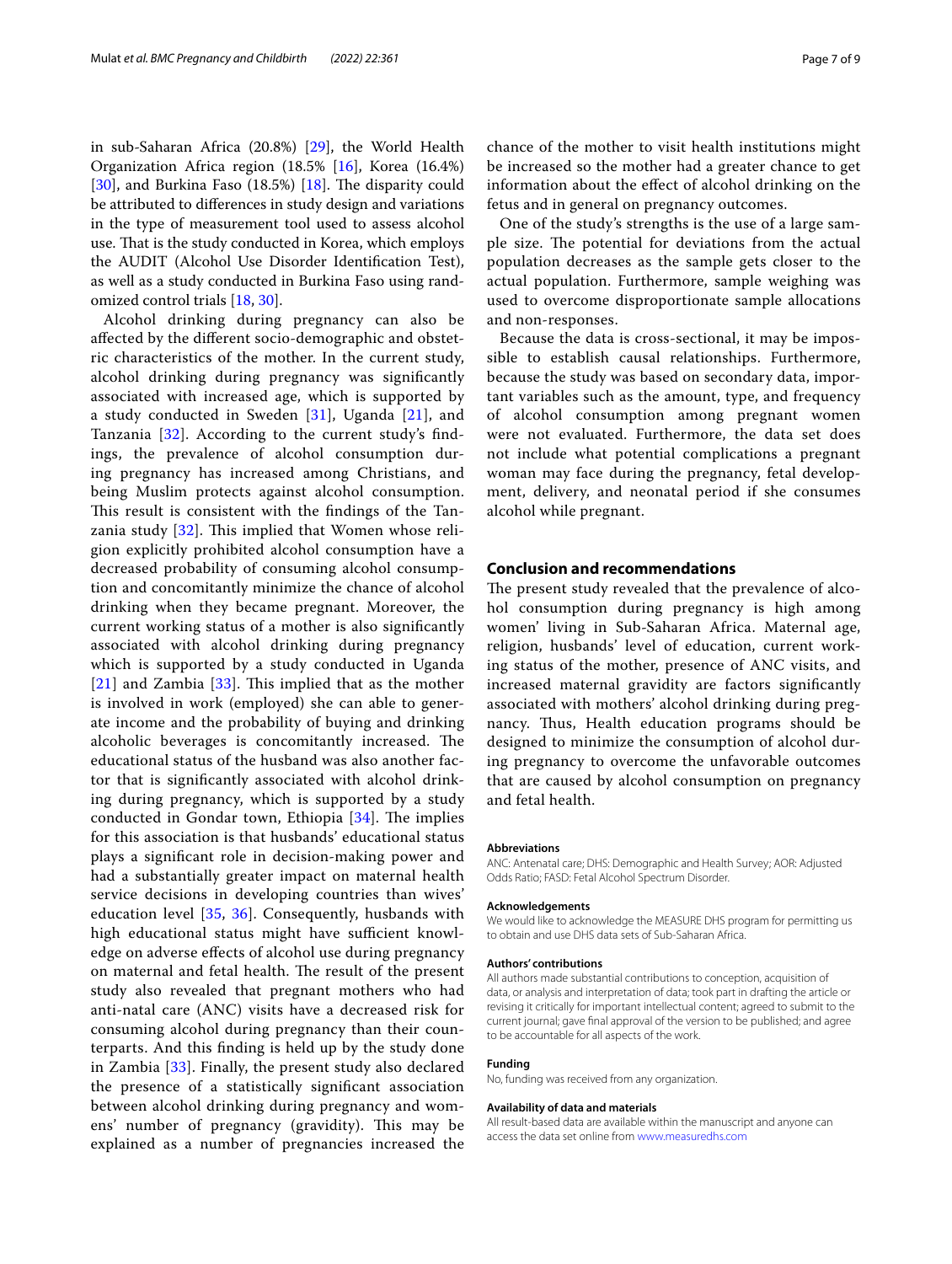### **Declarations**

#### **Ethics approval and consent to participate**

The study was conducted under the Declaration of Helsinki. Since the study was based on secondary data (DHS data), the investigators were requested and get a permission letter to download and use the data fles for the present study.

### **Consent for publication**

Not applicable.

### **Competing interests**

The authors declare that they have no competing interests.

### **Author details**

<sup>1</sup> Department of Human Physiology, School of Medicine, College of Medicine and Health Sciences, University of Gondar, Gondar, Ethiopia. <sup>2</sup>Department of Health Education and Behavioral Sciences, Institute of Public Health College of Medicine and Health Sciences, University of Gondar, Gondar, Ethiopia.

### Received: 5 September 2021 Accepted: 19 April 2022 Published online: 26 April 2022

### **References**

- <span id="page-7-0"></span>1. Hartney E. The Diferent Types of Psychoactive Drugs [Internet]. Very Well Mind. 2020. Available from: [https://www.verywellmind.com/what-is](https://www.verywellmind.com/what-is-psychoactive-22500)[psychoactive-22500](https://www.verywellmind.com/what-is-psychoactive-22500)
- <span id="page-7-1"></span>2. Monteiro MG, Martins CB, Sanchez ZM, Rehm J, Shield K, Falade R, et al. Assessing Sustainable Development Goal Target Indicator 3.5.2: Trends in alcohol per capita consumption in the Americas 1990–2016. Rev Panam Salud Publica/Pan Am J Public Heal. 2021;45:1–7.
- <span id="page-7-2"></span>3. Ababa A. The prevalence and associated factors of alcohol use among pregnant women attending antenatal care at public hospitals. 2020. p. 1–10.
- <span id="page-7-3"></span>4. Drinking A, Implications G. At-Risk Drinking and Alcohol Dependence : Obstetric and Gynecologic Implications. 2011;(496).
- <span id="page-7-4"></span>5. Gabriel K, Hofmann C, Glavas M, Weinberg J. The hormonal efects of alcohol use on the mother and fetus. Alcohol Res Heal. 1998;22(3):170–7.
- <span id="page-7-5"></span>6. OMS (Organización Mundial de la Salud). Global status report on alcohol and health. World Heal Organ [Internet]. 2011; Available from: [http://](http://www.who.int/substance_abuse/publications/global_status_report_2004_overview.pdf) [www.who.int/substance\\_abuse/publications/global\\_status\\_report\\_](http://www.who.int/substance_abuse/publications/global_status_report_2004_overview.pdf) [2004\\_overview.pdf](http://www.who.int/substance_abuse/publications/global_status_report_2004_overview.pdf)
- <span id="page-7-6"></span>7. Martinez P, Røislien J, Naidoo N, Clausen T. Alcohol abstinence and drinking among African women : data from the World Health Surveys. 2011.
- <span id="page-7-7"></span>8. Mulat B, Ambelu A, Yitayih S, Gela YY, Adera A, Yeshaw Y, et al. Cognitive impairment and associated factors among adult hypothyroid patients in referral hospitals, amhara region, ethiopia: Multicenter cross-sectional study. Neuropsychiatr Dis Treat. 2021;17:935–43.
- <span id="page-7-8"></span>9. Oei JL. Alcohol use in pregnancy and its impact on the mother and child. Addiction. 2020;115(11):2148–63.
- <span id="page-7-9"></span>10. Asamoah BO, Agardh A. Alcohol consumption in relation to maternal deaths from induced-abortions in Ghana. 2012;2008:1–9.
- <span id="page-7-10"></span>11. Kruse J. Alcohol use during pregnancy [Internet]. Vol. 29, American Family Physician. 1984. Available from: [https://www.cdc.gov/ncbddd/fasd/alcoh](https://www.cdc.gov/ncbddd/fasd/alcohol-use.html) [ol-use.html](https://www.cdc.gov/ncbddd/fasd/alcohol-use.html)
- <span id="page-7-11"></span>12. Hoyme HE, May PA, Kalberg WO, Kodituwakku P, Gossage JP, Trujillo PM, et al. A Practical Clinical Approach to Diagnosis of Fetal Alcohol Spectrum Disorders : Clarifcation of the 1996 Institute of Medicine Criteria. Pediatrics. 2005;115(1):39-47.<https://doi.org/10.1542/peds.2004-0259>.
- <span id="page-7-12"></span>13. Lange S, Probst C, Gmel G, Rehm J, Burd L, Popova S. Global Prevalence of Fetal Alcohol Spectrum Disorder Among Children and Youth: A Systematic Review and Meta-analysis. JAMA Pediatr. 2017;171(10):948-56. <https://doi.org/10.1001/jamapediatrics.2017.1919>.
- <span id="page-7-13"></span>14. Landesman-Dwyer S, Keller LS, Streissguth AP. Naturalistic observations of newborns: efects of maternal alcohol intake. Alcohol Clin Exp Res. 1978;2(2):171-7. [https://doi.org/10.1111/j.1530-0277.1978.tb04718.x.](https://doi.org/10.1111/j.1530-0277.1978.tb04718.x)
- <span id="page-7-14"></span>15. Tsang TW, Elliott EJ. High global prevalence of alcohol use during pregnancy and fetal alcohol syndrome indicates need for urgent action. Lancet Glob Heal [Internet]. 2017;5(3):e232-3. Available from: [https://doi.](https://doi.org/10.1016/S2214-109X(17)30008-6) [org/10.1016/S2214-109X\(17\)30008-6](https://doi.org/10.1016/S2214-109X(17)30008-6)
- <span id="page-7-15"></span>16. Popova S, Lange S, Probst C, Shield K, Kraicer-Melamed H, Ferreira-Borges C, Rehm J. Actual and predicted prevalence of alcohol consumption during pregnancy in the WHO African Region. Trop Med Int Health. 2016;21(10):1209-39. <https://doi.org/10.1111/tmi.12755>. Epub 2016 Aug 12.
- <span id="page-7-16"></span>17. Ordinioha B. Alcohol consumption among pregnant women attending the ante-natal clinic of a tertiary hospital in South-South Nigeria. 2015.
- <span id="page-7-17"></span>18. Sanou AS, Diallo AH, Holding P, Nankabirwa V, Engebretsen IMS, Ndeezi G, et al. Maternal alcohol consumption during pregnancy and child's cognitive performance at 6–8 years of age in rural Burkina Faso: An observational study. PeerJ. 2017;2017(6):1–23.
- <span id="page-7-18"></span>19. Anteab K, Demtsu B, Megra M. Assessment of Prevalence and Associated Factors of Alcohol Use during Pregnancy among the dwellers of Bahir-Dar. City. 2014;5(12):939–46.
- <span id="page-7-19"></span>20. Morojele NK, London L, Olorunju SA, Matjila MJ, Davids AS, Rendall-Mkosi KM. Predictors of risk of alcohol-exposed pregnancies among women in an urban and a rural area of South Africa. Soc Sci Med. 2010;70(4):534–42. <https://doi.org/10.1016/j.socscimed.2009.10.040> Available from:
- <span id="page-7-20"></span>21. Namagembe I, Jackson LW, Zullo MD, Frank SH, Byamugisha JK, Sethi AK. Consumption of alcoholic beverages among pregnant urban Ugandan women. Matern Child Health J. 2010;14(4):492–500.
- <span id="page-7-21"></span>22. Hartley M, Tomlinson M, Greco E, Comulada WS, Stewart J, le Roux I, et al. Depressed mood in pregnancy: prevalence and correlates in two Cape Town peri-urban settlements. Reprod Health. 2011;8:9.
- <span id="page-7-22"></span>23. The Demographic and Health Surveys (DHS) Program. [http://dhspr](http://dhsprogram.com/What-We-Do/Survey-Types/DHS-Methodology.cfm) [ogram.com/What-We-Do/Survey-Types/DHS-Methodology.cfm](http://dhsprogram.com/What-We-Do/Survey-Types/DHS-Methodology.cfm).
- <span id="page-7-23"></span>24. Alemnew W, Mulat B, Shitu K. Women's Awareness of Obstetric Fistula and its Associated Factors Among Reproductive-Age Women in Ethiopia: A Multilevel Analysis Based on National Survey Data. medRxiv [Internet]. 2021;2021(04):29–21256293. Available from: [https://doi.org/10.1101/](https://doi.org/10.1101/2021.04.29.21256293v1) [2021.04.29.21256293v1](https://doi.org/10.1101/2021.04.29.21256293v1)
- <span id="page-7-24"></span>25. Agiresaasi A, Nassanga G, Maina GW, et al. Various forms of alcohol use and their predictors among pregnant women in post confict northern Uganda: a cross sectional study. Subst Abuse Treat Prev Policy. 2021;16:3. <https://doi.org/10.1186/s13011-020-00337-8>.
- <span id="page-7-25"></span>26. Mårdby A, Lupattelli A, Hensing G, Nordeng H. Consumption of alcohol during pregnancy — A multinational European study. Women and Birth [Internet]. 2017;30(4):e207-13. Available from: [https://doi.org/10.1016/j.](https://doi.org/10.1016/j.wombi.2017.01.003) [wombi.2017.01.003](https://doi.org/10.1016/j.wombi.2017.01.003)
- <span id="page-7-26"></span>27. Koordeman R, Anschutz DJ, Engels RCME. The Effect of Alcohol Advertising on Immediate Alcohol Consumption in College Students: An Experimental Study. Alcohol Clin Exp Res. 2012;36(5):874–80.
- <span id="page-7-27"></span>28. Abiona O, Oluwasanu M, Oladepo O. Analysis of alcohol policy in Nigeria: Multi-sectoral action and the integration of the WHO "best-buy" interventions. BMC Public Health. 2019;19(1):1–9.
- <span id="page-7-28"></span>29. Addila AE, Bisetegn TA, Gete YK, Mengistu MY, Beyene GM. Alcohol consumption and its associated factors among pregnant women in Sub-Saharan Africa: a systematic review and meta-analysis' as given in the submission system. Subst Abuse Treat Prev Policy. 2020;15(1):29. [https://](https://doi.org/10.1186/s13011-020-00269-3) [doi.org/10.1186/s13011-020-00269-3](https://doi.org/10.1186/s13011-020-00269-3). Erratum in: Subst Abuse Treat Prev Policy. 2020;15(1):82.
- <span id="page-7-29"></span>30. Lee SH, Won S. Alcohol Use during Pregnancy and Related Risk Factors in Korea. 2010. p. 86–92.
- <span id="page-7-30"></span>31. Skagerström J, Alehagen S, Häggström-Nordin E, et al. Prevalence of alcohol use before and during pregnancy and predictors of drinking during pregnancy: a cross sectional study in Sweden. BMC Public Health. 2013;13:780.<https://doi.org/10.1186/1471-2458-13-780>.
- <span id="page-7-31"></span>32. Isaksen AB, Østbye T, Mmbaga BT, Daltveit AK. Alcohol consumption among pregnant women in Northern Tanzania 2000–2010: A registrybased study. BMC Pregnancy Childbirth [Internet]. 2015;15(1):1–10. Available from:<https://doi.org/10.1186/s12884-015-0630-0>
- <span id="page-7-32"></span>33. Moise IK. Alcohol use, pregnancy and associated risk factors: A pilot crosssectional study of pregnant women attending prenatal care in an urban city. BMC Pregnancy Childbirth. 2019;19(1):1–7.
- <span id="page-7-33"></span>34. Addila AE, Azale T, Gete YK, Yitayal M. Determinants of hazardous alcohol use among pregnant women attending antenatal care at public health